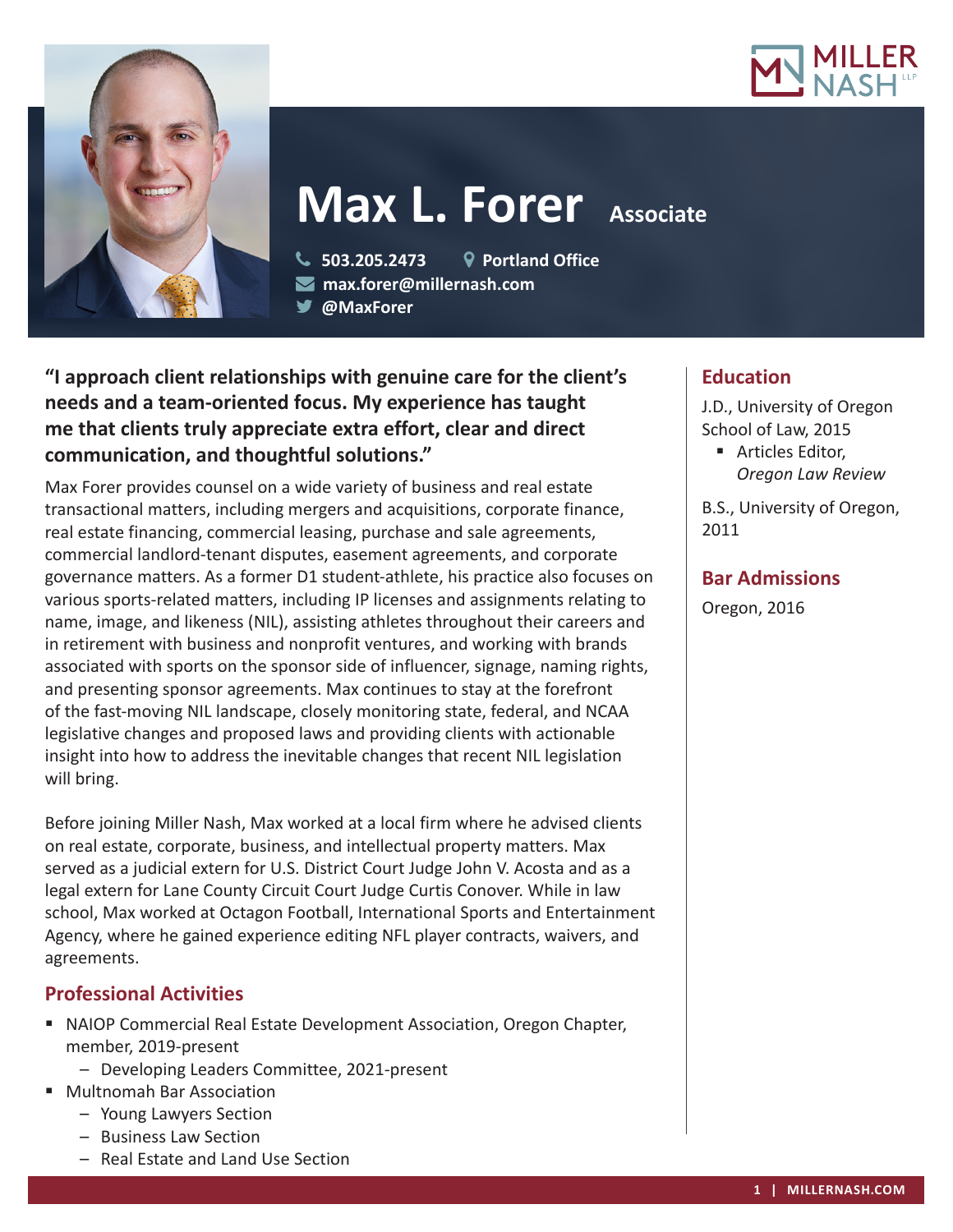

- Oregon State Bar, member
- American Bar Association
	- Business and Real Estate Sections

## **Civic Activities**

- Sport Oregon, board member
- **Oregon Hillel, Board Chair**
- Oregon Alumni Association, member – Oregon Law Alumni Digital Advisory Committee
- Oregon Student-Athlete Mentor Program, mentor
- Jewish Federation of Greater Portland, member

# **Representative Experience**

#### **Sports, Media & Entertainment**

 Successfully challenged the National Women's Soccer League's minimum age rule in U.S. District Court as an illegal boycott in violation of federal antitrust law on behalf of 15-year-old professional soccer player Olivia Moultrie. Trial team obtained a temporary restraining order and a preliminary injunction in this landmark case, prohibiting the NWSL and its teams from boycotting Moultrie due to her age. Achievements also included securing favorable rulings on significant questions arising out of federal antitrust and labor law, including that the NWSL and its teams did not constitute a "single entity" for antitrust purposes and that Moultrie's claim was not precluded by federal labor statutes and did not interfere with ongoing collective bargaining between the NWSL and the NWSL Players Association. Case culminated in the negotiation of a settlement ensuring Moultrie's right to continue playing in the NWSL, subject to the provisions of any final collective bargaining agreement.

#### **Real Estate**

- Represented owner in \$10.1 million refinance of office property.
- Represented owner in \$10.8 million combination refinance and construction loan of ministorage facility.
- Represented owner in obtaining \$14 million construction financing for hotel.
- Represented owner in obtaining \$9 million construction financing for hotel.
- **•** Represented owner in obtaining \$11.2 million construction financing for hotel.
- Represented buyer in a loan and option to buy and purchase of \$12 million multifamily property.
- Represented owner in \$21 million refinance of multifamily property.
- Represented buyer in purchase of \$22 million multifamily property.
- Represented buyer in purchase of \$24 million multifamily property.

#### **Business**

- Represented seller in sale of local boutique fitness business.
- Represented company in recapitalization of shares and investor acquisition.
- **Prepared and negotiated \$1.3 million sale and security documents for seller in sale of local technology** business.
- **Represented 12-member investment group in an acquisition of commercial property in the Pearl.**
- Represented 33-member investment group investing in a purchase of a hotel and related properties.

## **Publications**

 "Name/Image/Likeness Coming to Oregon K-12 Soon? Potential Impacts of the OSAA's NIL Decision and Why Districts Need to Pay Attention Now," Miller Nash, *News You Can Use*, coauthor (Feb. 2022)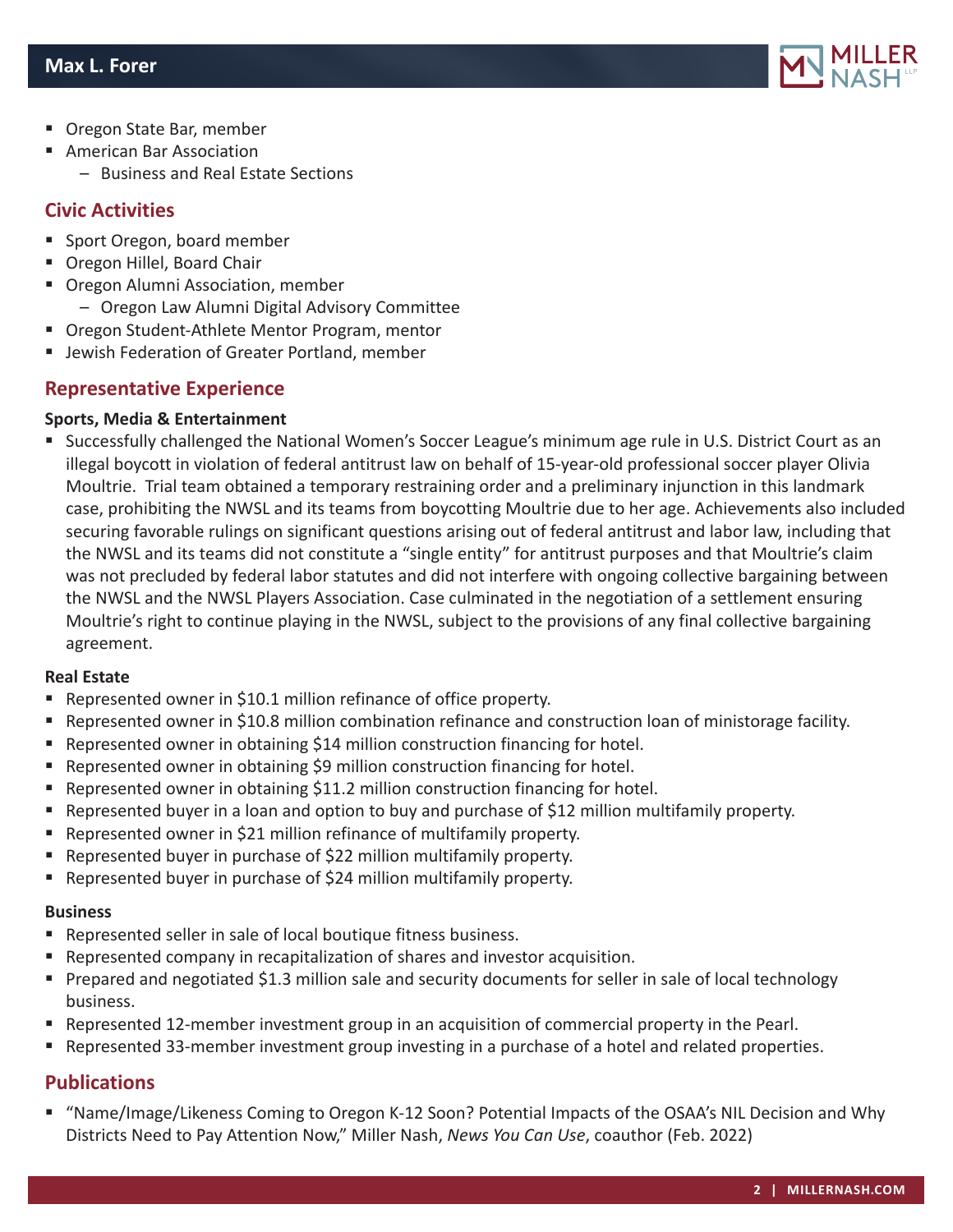

- "Always Hustling," *Oregon Business*, interview (Nov. 2021)
- "Evolution of NIL—Donor Funded NIL Groups," Miller Nash, *News You Can Use*, coauthor (Nov. 2021)
- "NIL Modernization Goes Live—Potential Impacts on High School Athletes," Miller Nash, *News You Can Use*, coauthor (June 2021)
- "NCAA Name, Image, and Likeness Update: Key Considerations for NIL Policies," Miller Nash, *News You Can Use*, coauthor (June 2021)
- "NIL Update: Oregon Passes SB 5," Miller Nash, *News You Can Use*, coauthor (June 2021)
- "NCAA Name, Image, and Likeness Update," Miller Nash Graham & Dunn, *News You Can Use*, coauthor (Mar. 2021)
- "Full Court Press: Highlights from the State Legislation Forcing the Issue on NIL," *Harvard Journal of Sports and Entertainment Law*, coauthor (Aug. 2020)
- "2020: New Odyssey for America's Businesses—Navigating State Compliance Requirements in a Virtual World," National Association of Credit Management, coauthor (Jul. 2020)
- "NCAA's Name, Image and Likeness Modernization Presses Forward ," Miller Nash Graham & Dunn, *IP Law Trends* (July 2020)
- "\$55M to COVID-19-Impacted Tenants for Rent Relief," Miller Nash Graham & Dunn, *From the Ground Up* (June 2020)
- "Oregon Appellate Cases Multiple Adjustments, Single Jurisdiction Part 2," Oregon State Bar, *Oregon Real Estate and Land Use Digest* (June 2018)
- "LUBA Remands Multiple Property Line Adjustment Approval to Align with Bowerman," Oregon State Bar, *Oregon Real Estate and Land Use Digest* (Dec. 2017)
- "Oregon Appellate Cases Multiple Adjustments, Single Jurisdiction Part 1," Oregon State Bar, *Oregon Real Estate and Land Use Digest* (Oct. 2017)
- "No Mulligans for Landowners Once Consent Is Given to a 'Trespasser,'" Oregon State Bar, *Oregon Real Estate and Land Use Digest* (Dec. 2016)

## **Presentations**

- "The New Age of Sports," Multnomah Bar Association, CLE webinar, co-presenter (Mar. 2022)
- "Goals and Goal Setting," Oregon Hillel, October Board Chair Call, co-presenter (Oct. 2021)
- "Make Your Own Luck in Law School," University of Oregon School of Law, Pre-Orientation Program (Aug. 2020)
- "Oregon Law Summer Sports Institute," University of Oregon School of Law, featured speaker (July 2020)
- "Name, Image, and Likeness Rules Update: NCAA Final Report and Recommendations," Miller Nash Graham & Dunn, webinar (May 2020)
- "NCAA Name, Image, and Likeness Rules: What Institutions Can Do Now to Prepare for the NIL Rules," Miller Nash Graham & Dunn, webinar (Mar. 2020)
- "International Issues and Navigating Evolving CBD Policies and Licensing Issues When Working with Athletes," Seattle University School of Law/*Seattle University Law Review*, CLE Symposium (Feb. 2020)
- International School of Beaverton "Culture Week," Career Workshop (Jan. 2020)
- "It's in the Name! NIL Discussion on Rule Changes," Sports Lawyers Association (Jan. 2020)

# **Recognition & Honors**

- Selected for inclusion in *Best Lawyers: Ones to Watch*
	- Business Organizations (including LLCs and Partnerships), 2022
	- Entertainment and Sports Law, 2022
	- Mergers and Acquisitions Law, 2022
- Selected for inclusion as an Oregon Super Lawyer—Rising Star, 2018-present